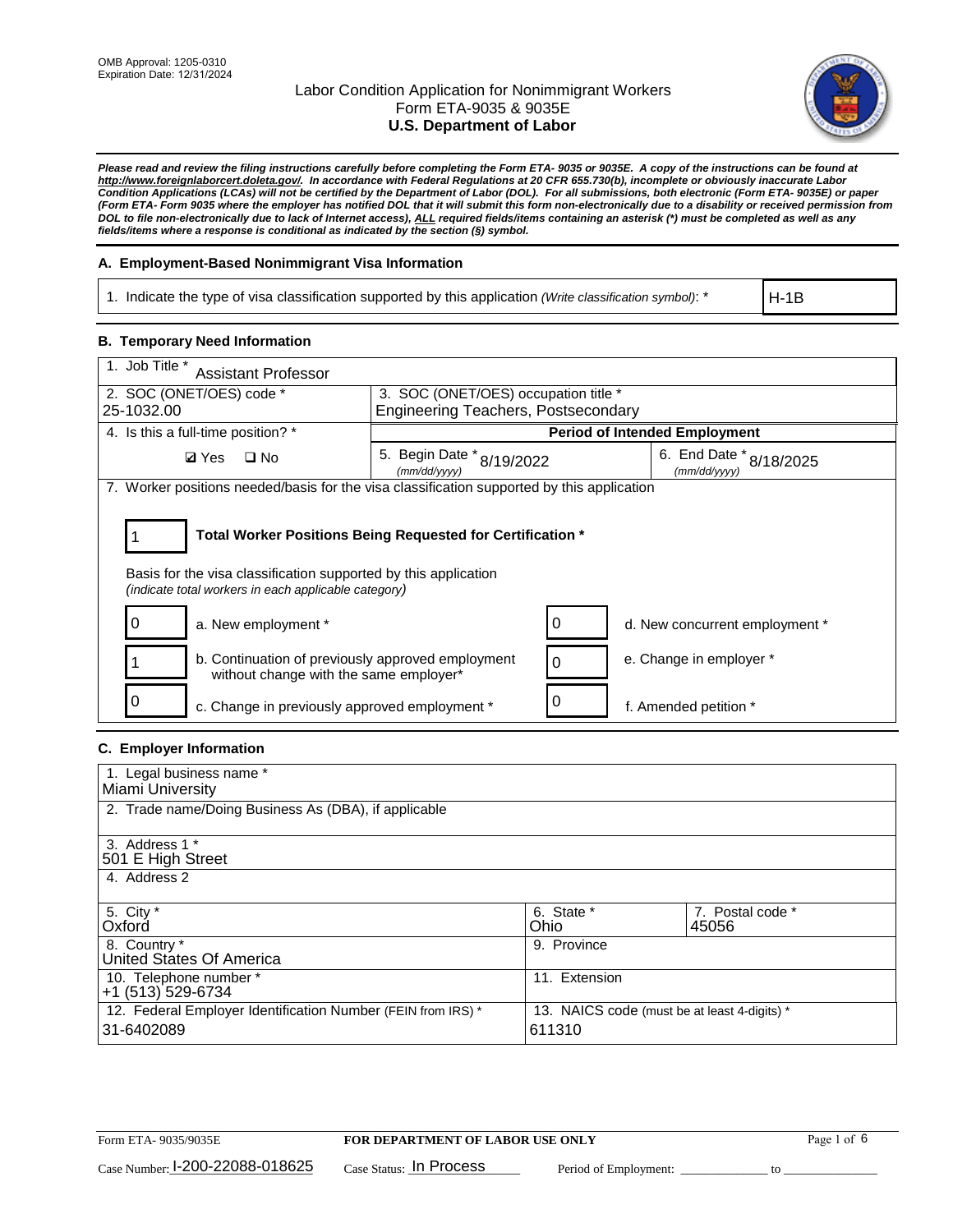

# **D. Employer Point of Contact Information**

**Important Note**: The information contained in this Section must be that of an employee of the employer who is authorized to act on behalf of the employer in labor certification matters. The information in this Section must be different from the agent or attorney information listed in Section E, unless the attorney is an employee of the employer.

| 1. Contact's last (family) name *                       | 2. First (given) name * |                     | 3. Middle name(s)         |
|---------------------------------------------------------|-------------------------|---------------------|---------------------------|
| Smart                                                   | Aimee                   |                     | M                         |
| 4. Contact's job title *<br>Paralegal                   |                         |                     |                           |
| 5. Address 1 *<br>Miami University                      |                         |                     |                           |
| 6. Address 2<br>501 E High Street, 205 B Roudebush Hall |                         |                     |                           |
| 7. City *<br>Oxford                                     |                         | 8. State *<br>Ohio  | 9. Postal code *<br>45056 |
| 10. Country *<br>United States Of America               |                         | 11. Province        |                           |
| 12. Telephone number *                                  | Extension<br>13.        | 14. E-Mail address  |                           |
| +1 (513) 529-6734                                       |                         | smarta2@miamioh.edu |                           |

# **E. Attorney or Agent Information (If applicable)**

**Important Note**: The employer authorizes the attorney or agent identified in this section to act on its behalf in connection with the filing of this application.

| 1. Is the employer represented by an attorney or agent in the filing of this application? *<br>If "Yes," complete the remainder of Section E below. | <b>Ø</b> Yes            | $\square$ No                          |                              |                                                      |  |
|-----------------------------------------------------------------------------------------------------------------------------------------------------|-------------------------|---------------------------------------|------------------------------|------------------------------------------------------|--|
| 2. Attorney or Agent's last (family) name §                                                                                                         | 3. First (given) name § |                                       | 4. Middle name(s)            |                                                      |  |
| Woodard                                                                                                                                             | John                    |                                       |                              |                                                      |  |
| 5. Address 1 §<br>501 E High Street                                                                                                                 |                         |                                       |                              |                                                      |  |
| 6. Address 2                                                                                                                                        |                         |                                       |                              |                                                      |  |
| 7. City §<br>Oxford                                                                                                                                 |                         | 8. State §<br>Ohio                    | 45056                        | 9. Postal code §                                     |  |
| 10. Country §<br>United States Of America                                                                                                           |                         | 11. Province                          |                              |                                                      |  |
| 12. Telephone number §                                                                                                                              | 13. Extension           | 14. E-Mail address                    |                              |                                                      |  |
| +1 (513) 529-6734                                                                                                                                   |                         | woodarje@miamioh.edu                  |                              |                                                      |  |
| 15. Law firm/Business name §                                                                                                                        |                         |                                       | 16. Law firm/Business FEIN § |                                                      |  |
| Miami University/Office of General Counsel                                                                                                          |                         | 31-6402089                            |                              |                                                      |  |
| 17. State Bar number (only if attorney) §                                                                                                           |                         |                                       |                              | 18. State of highest court where attorney is in good |  |
| 0085959                                                                                                                                             |                         | standing (only if attorney) §<br>Ohio |                              |                                                      |  |
| 19. Name of the highest State court where attorney is in good standing (only if attorney) §                                                         |                         |                                       |                              |                                                      |  |
| Supreme Court of Ohio                                                                                                                               |                         |                                       |                              |                                                      |  |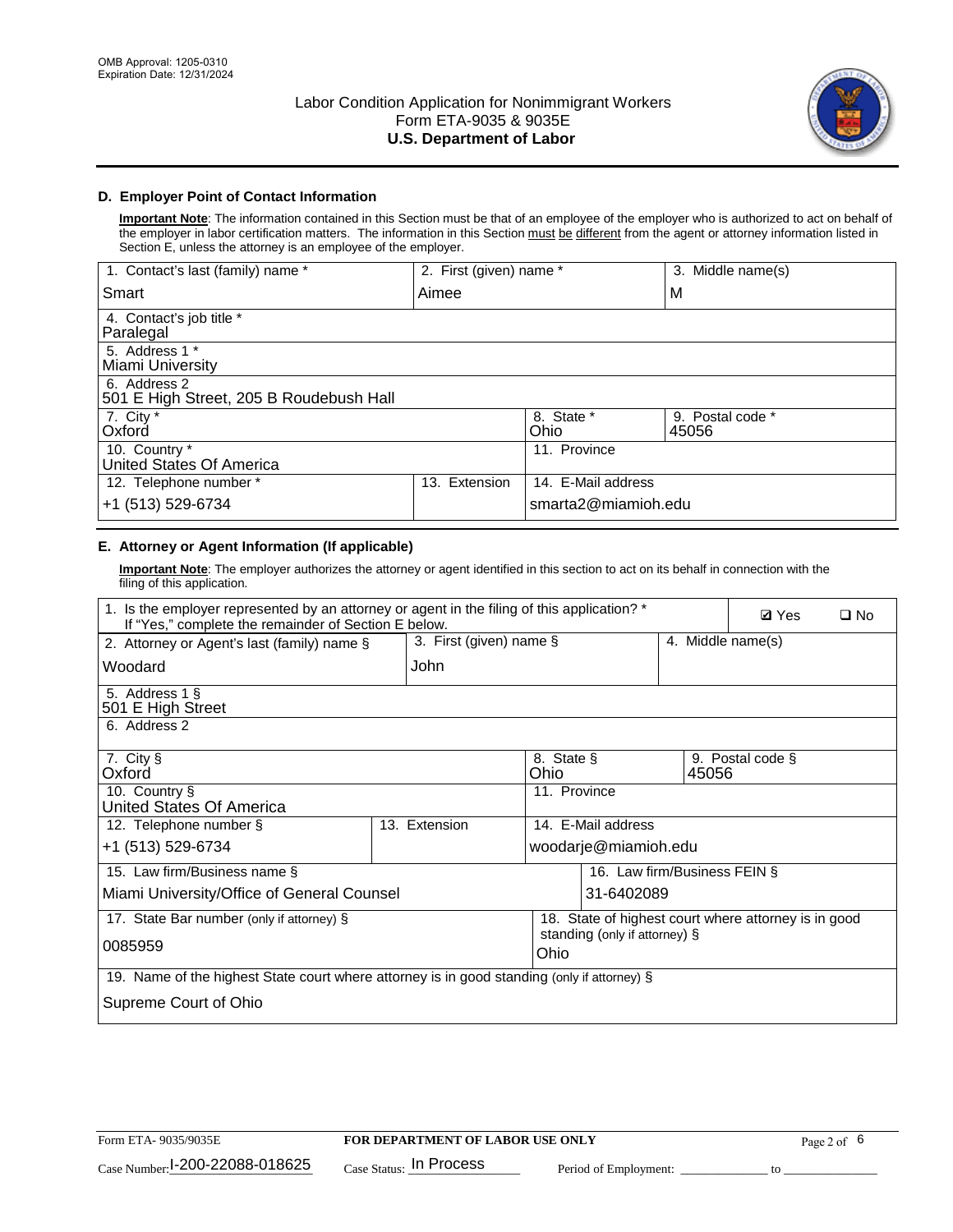

#### **F. Employment and Wage Information**

**Important Note**: The employer must define the intended place(s) of employment with as much geographic specificity as possible. Each intended place(s) of employment listed below must be the worksite or physical location where the work will actually be performed and cannot be a P.O. Box. The employer must identify all intended places of employment, including those of short duration, on the LCA. 20 CFR 655.730(c)(5). If the employer is submitting this form non-electronically and the work is expected to be performed in more than one location, an attachment must be submitted in order to complete this section. An employer has the option to use either a single Form ETA-9035/9035E or multiple forms to disclose all intended places of employment. If the employer has more than ten (10) intended places of employment at the time of filing this application, the employer must file as many additional LCAs as are necessary to list all intended places of employment. See the form instructions for further information about identifying all intended places of employment.

#### a.*Place of Employment Information* 1

|                             | 1. Enter the estimated number of workers that will perform work at this place of employment under<br>the LCA.*                 |  |                                          |                      |                          |             |
|-----------------------------|--------------------------------------------------------------------------------------------------------------------------------|--|------------------------------------------|----------------------|--------------------------|-------------|
|                             | 2. Indicate whether the worker(s) subject to this LCA will be placed with a secondary entity at this<br>place of employment. * |  |                                          |                      | $\Box$ Yes               | <b>Q</b> No |
|                             | 3. If "Yes" to question 2, provide the legal business name of the secondary entity. §                                          |  |                                          |                      |                          |             |
|                             | 4. Address 1 *<br>Department of Mechanical & Manufacturing Engineering                                                         |  |                                          |                      |                          |             |
|                             | 5. Address 2                                                                                                                   |  |                                          |                      |                          |             |
| 6. City *<br>Oxford         |                                                                                                                                |  | 7. County *<br><b>Butler</b>             |                      |                          |             |
| Ohio                        | 8. State/District/Territory *                                                                                                  |  | 9. Postal code *<br>45056                |                      |                          |             |
|                             | 10. Wage Rate Paid to Nonimmigrant Workers *                                                                                   |  | 10a. Per: (Choose only one)*             |                      |                          |             |
|                             | From $\frac{1}{5}$ 61890 00 To: $\frac{1}{5}$<br>86000 00                                                                      |  | □ Hour □ Week □ Bi-Weekly □ Month □ Year |                      |                          |             |
|                             | 11. Prevailing Wage Rate *                                                                                                     |  | 11a. Per: (Choose only one)*             |                      |                          |             |
|                             | 61890 00<br>$\mathcal{S}$                                                                                                      |  | □ Hour □ Week □ Bi-Weekly □ Month ☑ Year |                      |                          |             |
|                             | Questions 12-14. Identify the source used for the prevailing wage (PW) (check and fully complete only one): *                  |  |                                          |                      |                          |             |
| 12.                         | A Prevailing Wage Determination (PWD) issued by the Department of Labor                                                        |  |                                          |                      | a. PWD tracking number § |             |
| 13.<br>$\blacktriangledown$ | A PW obtained independently from the Occupational Employment Statistics (OES) Program                                          |  |                                          |                      |                          |             |
|                             | a. Wage Level (check one): §                                                                                                   |  |                                          | b. Source Year §     |                          |             |
|                             | $\square$ $\square$<br>$\Box$ IV<br>नि⊥<br>⊡⊪<br>$\Box$ N/A                                                                    |  |                                          | 7/1/2021 - 6/30/2022 |                          |             |
| 14.                         | A PW obtained using another legitimate source (other than OES) or an independent authoritative source                          |  |                                          |                      |                          |             |
|                             | a. Source Type (check one): §<br>$\Box$ CBA<br>$\Box$ DBA<br>$\square$ SCA<br>$\Box$ Other/ PW Survey                          |  |                                          | b. Source Year §     |                          |             |
|                             | c. If responded "Other/ PW Survey" in question 14.a, enter the name of the survey producer or publisher §                      |  |                                          |                      |                          |             |
|                             | d. If responded "Other/ PW Survey" in question 14.a, enter the title or name of the PW survey §                                |  |                                          |                      |                          |             |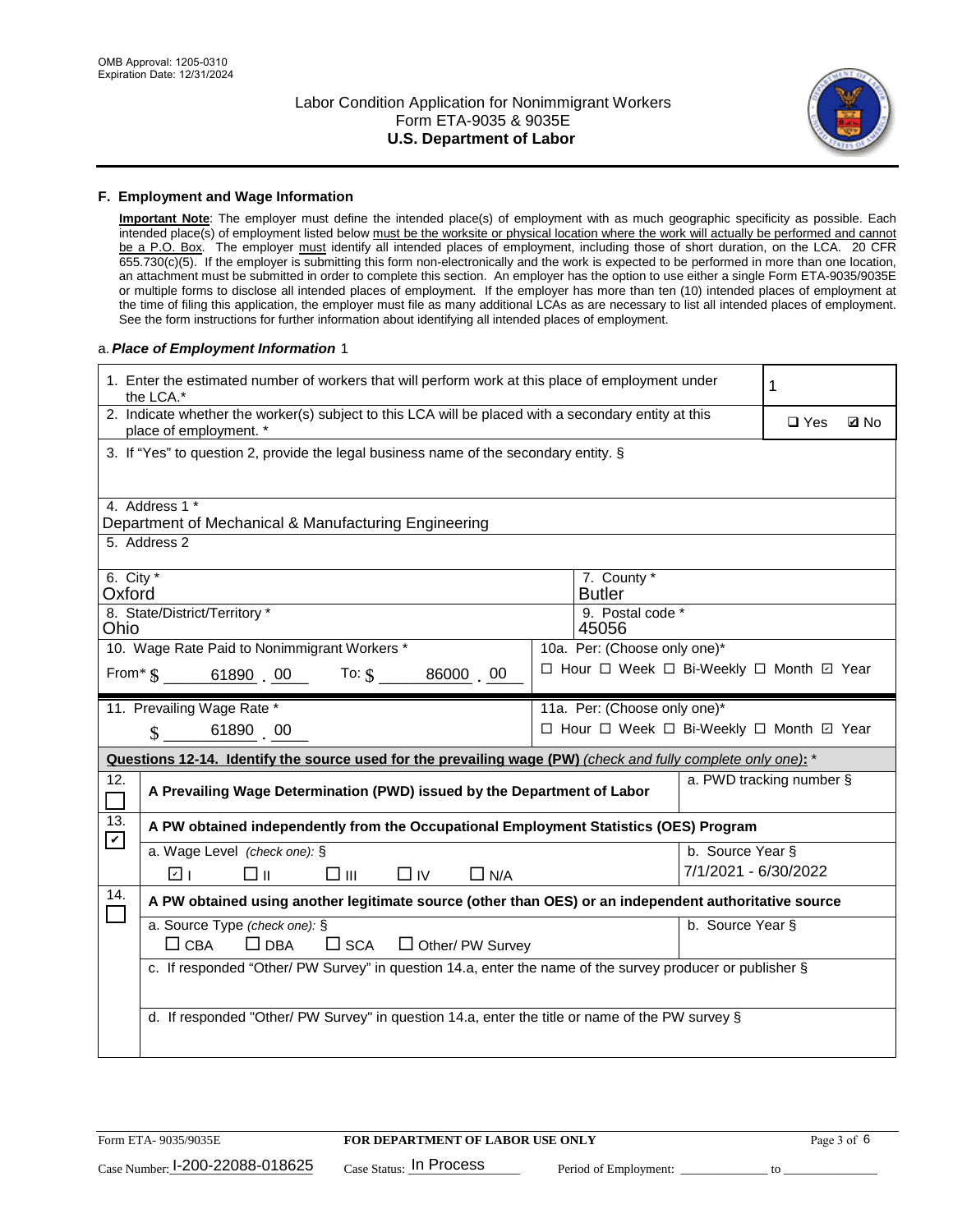

# **G. Employer Labor Condition Statements**

! *Important Note:* In order for your application to be processed, you MUST read Section G of the Form ETA-9035CP - General Instructions for the 9035 & 9035E under the heading "Employer Labor Condition Statements" and agree to all four (4) labor condition statements summarized below:

- (1) **Wages:** The employer shall pay nonimmigrant workers at least the prevailing wage or the employer's actual wage, whichever is higher, and pay for non-productive time. The employer shall offer nonimmigrant workers benefits and eligibility for benefits provided as compensation for services on the same basis as the employer offers to U.S. workers. The employer shall not make deductions to recoup a business expense(s) of the employer including attorney fees and other costs connected to the performance of H-1B, H-1B1, or E-3 program functions which are required to be performed by the employer. This includes expenses related to the preparation and filing of this LCA and related visa petition information. 20 CFR 655.731;
- (2) **Working Conditions:** The employer shall provide working conditions for nonimmigrants which will not adversely affect the working conditions of workers similarly employed. The employer's obligation regarding working conditions shall extend for the duration of the validity period of the certified LCA or the period during which the worker(s) working pursuant to this LCA is employed by the employer, whichever is longer. 20 CFR 655.732;
- (3) **Strike, Lockout, or Work Stoppage:** At the time of filing this LCA, the employer is not involved in a strike, lockout, or work stoppage in the course of a labor dispute in the occupational classification in the area(s) of intended employment. The employer will notify the Department of Labor within 3 days of the occurrence of a strike or lockout in the occupation, and in that event the LCA will not be used to support a petition filing with the U.S. Citizenship and Immigration Services (USCIS) until the DOL Employment and Training Administration (ETA) determines that the strike or lockout has ended. 20 CFR 655.733; and
- (4) **Notice:** Notice of the LCA filing was provided no more than 30 days before the filing of this LCA or will be provided on the day this LCA is filed to the bargaining representative in the occupation and area of intended employment, or if there is no bargaining representative, to workers in the occupation at the place(s) of employment either by electronic or physical posting. This notice was or will be posted for a total period of 10 days, except that if employees are provided individual direct notice by e-mail, notification need only be given once. A copy of the notice documentation will be maintained in the employer's public access file. A copy of this LCA will be provided to each nonimmigrant worker employed pursuant to the LCA. The employer shall, no later than the date the worker(s) report to work at the place(s) of employment, provide a signed copy of the certified LCA to the worker(s) working pursuant to this LCA. 20 CFR 655.734.

1. **I have read and agree to** Labor Condition Statements 1, 2, 3, and 4 above and as fully explained in Section G of the Form ETA-9035CP – General Instructions for the 9035 & 9035E and the Department's regulations at 20 CFR 655 Subpart H. \*

**Ø**Yes ロNo

### **H. Additional Employer Labor Condition Statements –H-1B Employers ONLY**

!**Important Note***:* In order for your H-1B application to be processed, you MUST read Section H – Subsection 1 of the Form ETA 9035CP – General Instructions for the 9035 & 9035E under the heading "Additional Employer Labor Condition Statements" and answer the questions below.

#### *a. Subsection 1*

| 1. At the time of filing this LCA, is the employer H-1B dependent? §                                                                                                                                                                                                    |  |            | ⊡ No      |            |
|-------------------------------------------------------------------------------------------------------------------------------------------------------------------------------------------------------------------------------------------------------------------------|--|------------|-----------|------------|
| 2. At the time of filing this LCA, is the employer a willful violator? $\S$                                                                                                                                                                                             |  |            | ⊡ No      |            |
| 3. If "Yes" is marked in questions H.1 and/or H.2, you must answer "Yes" or "No" regarding<br>whether the employer will use this application ONLY to support H-1B petitions or extensions of<br>status for exempt H-1B nonimmigrant workers? §                          |  |            | $\Box$ No |            |
| 4. If "Yes" is marked in question H.3, identify the statutory basis for the<br>$\Box$ \$60,000 or higher annual wage<br>exemption of the H-1B nonimmigrant workers associated with this<br>$\Box$ Master's Degree or higher in related specialty<br>$\Box$ Both<br>LCA. |  |            |           |            |
| H-1B Dependent or Willful Violator Employers -Master's Degree or Higher Exemptions ONLY                                                                                                                                                                                 |  |            |           |            |
| 5. Indicate whether a completed Appendix A is attached to this LCA covering any H-1B<br>nonimmigrant worker for whom the statutory exemption will be based <b>ONLY</b> on attainment of a<br>Master's Degree or higher in related specialty. §                          |  | $\Box$ Yes | ⊡ No      | $\Box$ N/A |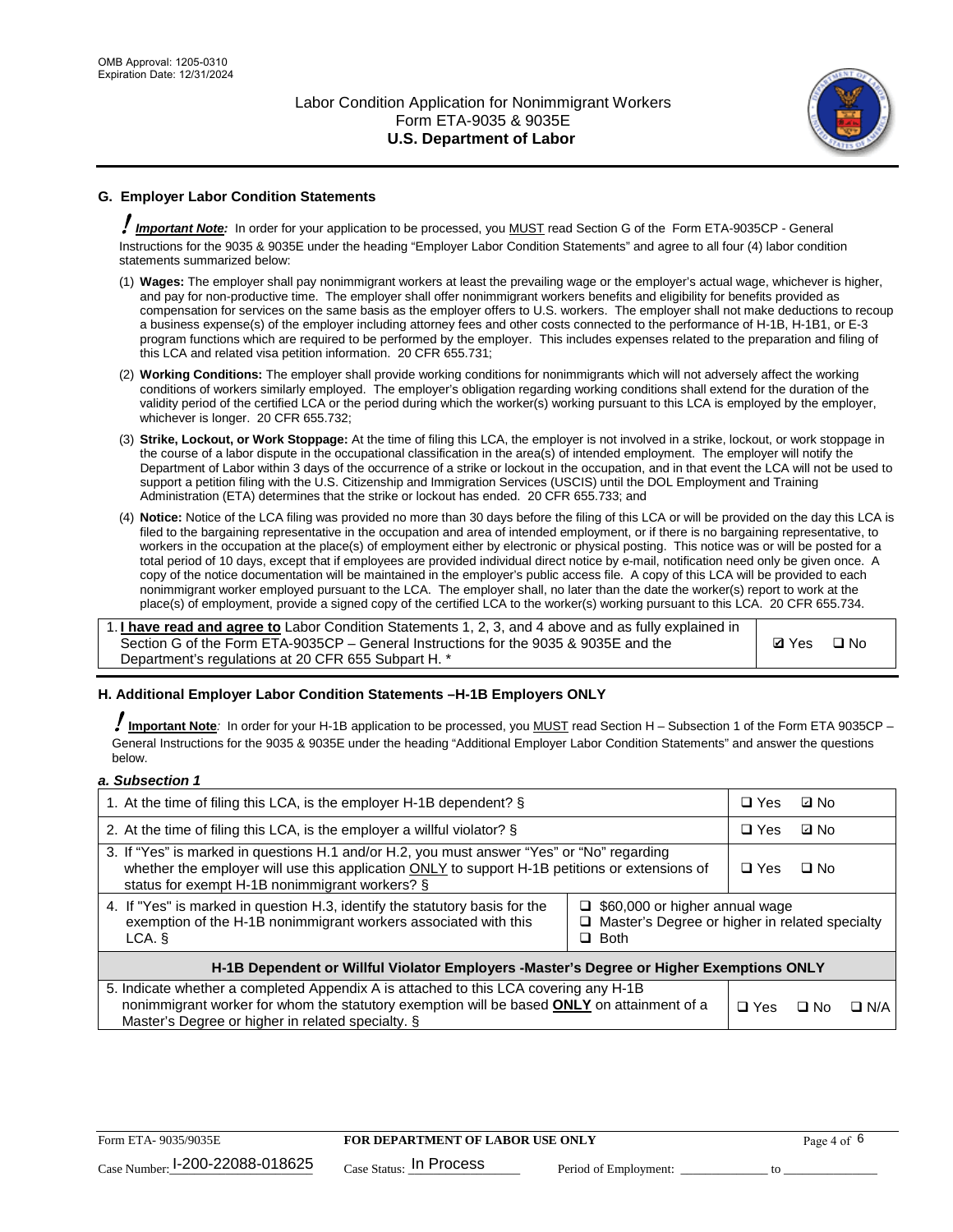

**If you marked "Yes" to questions H.a.1 (H-1B dependent) and/or H.a.2 (H-1B willful violator) and "No" to question H.a.3 (exempt H-1B nonimmigrant workers), you MUST read Section H – Subsection 2 of the Form ETA 9035CP – General Instructions for the 9035 & 9035E under the heading "Additional Employer Labor Condition Statements" and indicate your agreement to all three (3) additional statements summarized below.**

#### *b. Subsection 2*

- A. **Displacement:** An H-1B dependent or willful violator employer is prohibited from displacing a U.S. worker in its own workforce within the period beginning 90 days before and ending 90 days after the date of filing of the visa petition. 20 CFR 655.738(c);
- B. **Secondary Displacement:** An H-1B dependent or willful violator employer is prohibited from placing an H-1B nonimmigrant worker(s) with another/secondary employer where there are indicia of an employment relationship between the nonimmigrant worker(s) and that other/secondary employer (thus possibly affecting the jobs of U.S. workers employed by that other employer), unless and until the employer subject to this LCA makes the inquiries and/or receives the information set forth in 20 CFR 655.738(d)(5) concerning that other/secondary employer's displacement of similarly employed U.S. workers in its workforce within the period beginning 90 days before and ending 90 days after the date of such placement. 20 CFR 655.738(d). Even if the required inquiry of the secondary employer is made, the H-1B dependent or willful violator employer will be subject to a finding of a violation of the secondary displacement prohibition if the secondary employer, in fact, displaces any U.S. worker(s) during the applicable time period; and
- C. **Recruitment and Hiring:** Prior to filing this LCA or any petition or request for extension of status for nonimmigrant worker(s) supported by this LCA, the H-1B dependent or willful violator employer must take good faith steps to recruit U.S. workers for the job(s) using procedures that meet industry-wide standards and offer compensation that is at least as great as the required wage to be paid to the nonimmigrant worker(s) pursuant to 20 CFR 655.731(a). The employer must offer the job(s) to any U.S. worker who applies and is equally or better qualified for the job than the nonimmigrant worker. 20 CFR 655.739.

| 6. I have read and agree to Additional Employer Labor Condition Statements A, B, and C above and |       |           |
|--------------------------------------------------------------------------------------------------|-------|-----------|
| as fully explained in Section H – Subsections 1 and 2 of the Form ETA 9035CP – General           | □ Yes | $\Box$ No |
| Instructions for the 9035 & 9035E and the Department's regulations at 20 CFR 655 Subpart H. §    |       |           |

### **I. Public Disclosure Information**

! **Important Note***:* You must select one or both of the options listed in this Section.

**sqrt** Employer's principal place of business □ Place of employment

### **J. Notice of Obligations**

A. Upon receipt of the certified LCA, the employer must take the following actions:

- o Print and sign a hard copy of the LCA if filing electronically (20 CFR 655.730(c)(3));<br>
Maintain the original signed and certified LCA in the employer's files (20 CFR 655.7
- Maintain the original signed and certified LCA in the employer's files (20 CFR 655.705(c)(2); 20 CFR 655.730(c)(3); and 20 CFR 655.760); and
- o Make a copy of the LCA, as well as necessary supporting documentation required by the Department of Labor regulations, available for public examination in a public access file at the employer's principal place of business in the U.S. or at the place of employment within one working day after the date on which the LCA is filed with the Department of Labor (20 CFR 655.705(c)(2) and 20 CFR 655.760).
- B. The employer must develop sufficient documentation to meet its burden of proof with respect to the validity of the statements made in its LCA and the accuracy of information provided, in the event that such statement or information is challenged (20 CFR 655.705(c)(5) and 20 CFR 655.700(d)(4)(iv)).
- C. The employer must make this LCA, supporting documentation, and other records available to officials of the Department of Labor upon request during any investigation under the Immigration and Nationality Act (20 CFR 655.760 and 20 CFR Subpart I).

*I declare under penalty of perjury that I have read and reviewed this application and that to the best of my knowledge, the*  information contained therein is true and accurate. I understand that to knowingly furnish materially false information in the *preparation of this form and any supplement thereto or to aid, abet, or counsel another to do so is a federal offense punishable by fines, imprisonment, or both (18 U.S.C. 2, 1001,1546,1621).*

| 1. Last (family) name of hiring or designated official *  2. First (given) name of hiring or designated official *  3. Middle initial § |                  |  |
|-----------------------------------------------------------------------------------------------------------------------------------------|------------------|--|
| Groom                                                                                                                                   | Ruth             |  |
| 4. Hiring or designated official title *<br>Assoc VP Academic Personnel                                                                 |                  |  |
| 5. Signature *                                                                                                                          | 6. Date signed * |  |